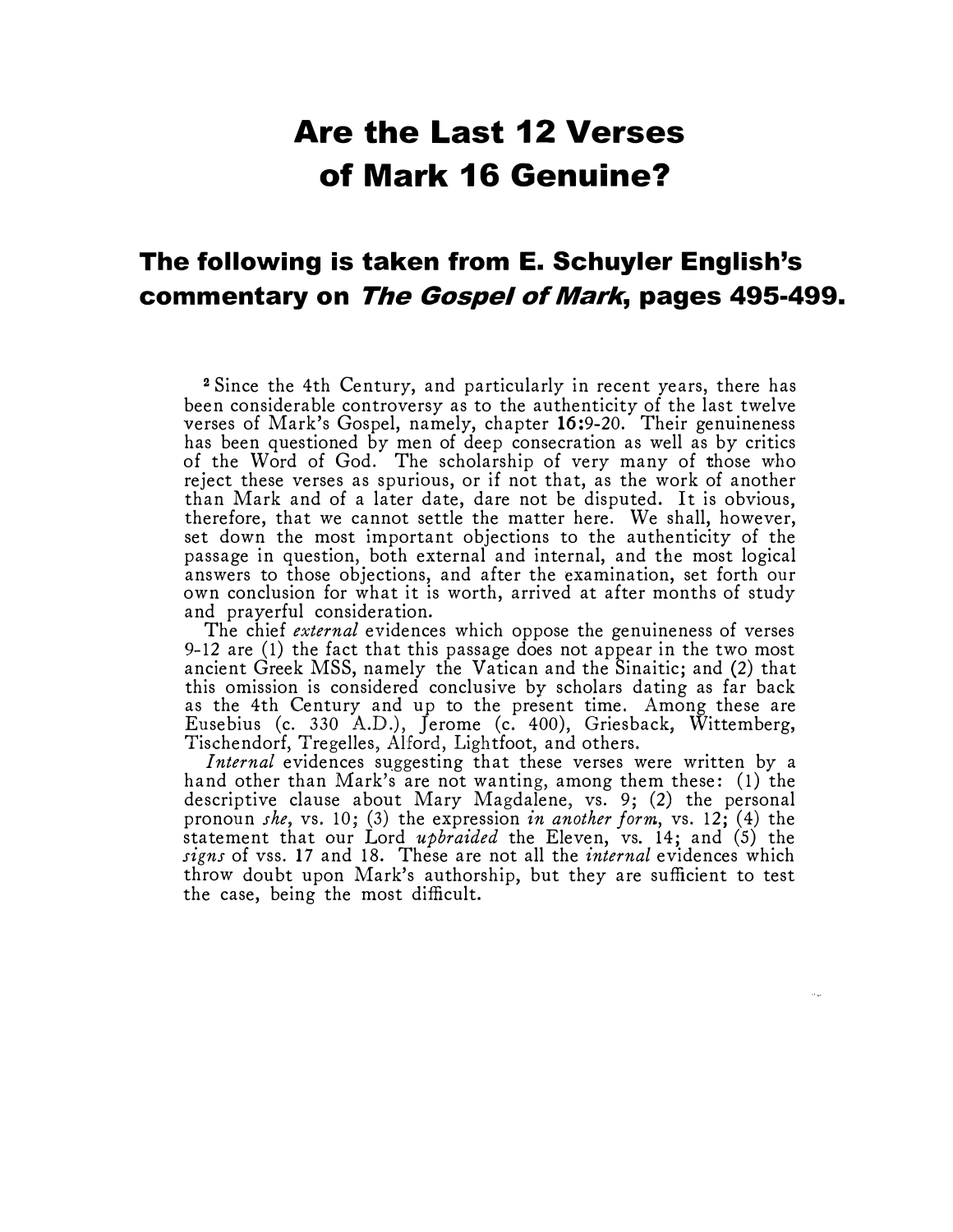Now suppose we examine the evidences in order. As to *external* evidences, (1) it is quite true, and rather mystifying, that the two oldest MSS do not contain the twelve verses alluded to. But, strangely, while the two most ancient Greek MSS omit the verses, they are the only Greek MSS that do exclude them. All the others have them. They are likewise found in the Vulgate and Syriac versions. Where did they get them? Someone may say: "They were added later," a logical surmise. But, portions of the passage in question are quoted in writings of the 2nd and 3rd Centuries, namely, Irenaeus (c. 190 A.n.) and Hippolytus (c. 225). The MSS from which these two learned men quoted must have been quite ancient. Then, there is a peculiarity about the Vatican MS to be found nowhere else in the New Testament. We quote Dean Alford; who, by the way, while rejecting Mark's authorship, accepts these verses in the Canon. He states that after the colophone at the conclusion of verse 8, "the remaining greater portion of the column, and the whole of the next (column), to the end of the page, are left vacant. There is no other instance of this in the whole New Testament portion of the manuscript, the next book in every other instance beginning on the next column" (Greek Testament). In other words, the transcriber knew that something was missing when he copied the manuscript, and left space for its insertion.

As to other *external* evidence, the fact that (2) certain scholars from the 4th Century to date reject the genuineness of these verses on the ground of their omission from the Vatican and Sinaitic MSS, we suggest that they have placed too much emphasis on this fact alone, and have been governed in determining *internal* evidences by a predetermined conclusion. In view of (1) the extenuating circumstance of the blank columns in the Vatican MS; (2) the fact that all other Greek MSS contain the passage under discussion; and (3) quotations of verses 9-12 being found in writings dated as early as the 2nd Cen-. tury; we suggest that the *external* evidences alone are not sufficient to warrant the rejection of these verses. Add to that the fact that such godly men as Tregelles and Alford, while disallowing Mark's authorship, admit the passage as a part of inspired Scripture.

(*Note:* As we finished writing the above sentence there came to our desk a copy of a recently published work by Dr. Samuel M. Zwemer, Into All the World [Zondervan Pub. House]. Dr. Zwemer devotes twenty most interesting and convincing pages to the problem we are now discussing, favoring the retention of verses 9-12, and we observe this statement derived from the writings of Dean John W. Brugnon, Oxford, 1871: "They [these twelve verses] are contained in every inportant manuscript in the world *except two*. However, neither the Vatican nor the Sinaitic is infallible, but both contain omissions and interpolations. Eighteen uncials and six hundred cursive manuscripts of this Gospel contain the verses in question.")

Let us examine the *internal* evidences against the acceptance of the passage. It is said that the style of the concluding paragraphs, and many of the words used, are at great variance with the balance of the Second Gospel, and that the identical writer could not have penned both the first fifteen chapters plus eight verses, and the last twelve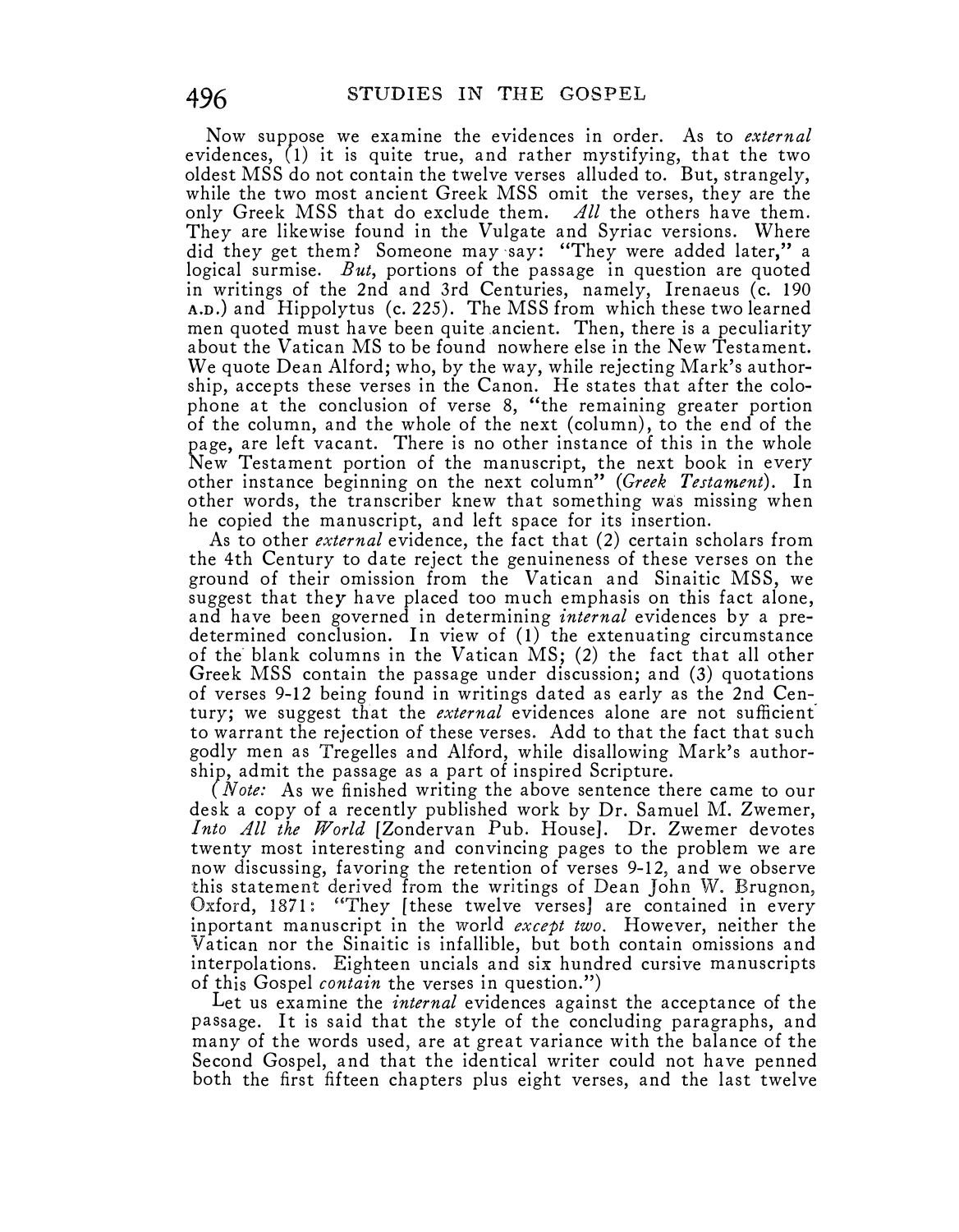ACCORDING TO MARK 49.<br>
verses of chapter sixteen. Words are used here which are not used b<br>
Mark earlier in the Gospel, and variant words are employed to mea<br>
the same thing as previously expressed by more common terminolo verses of chapter sixteen. Words are used here which are not used by Mark earlier in the Gospel, and variant words are employed to mean the same thing as previously expressed by more common terminology. We have chosen the five most frequently offered inconsistencies, and we shall examine them in order.

( 1) In verse 9 Mary Magdalene is described as "Mary Magdalene, out of whom He cast seven demons." It is said that since Mary's name was used before in relation to the events of the resurrection morning, it would have been previously, and not here, that Mark, were he the writer, would have identified her thus. So, it is argued by critics, verse 9 begins the writing of another man. We maintain that this is not so. After our Lord was raised we find that the first personal message which He initiated, though it was spoken by the "young man . . . in  $\dots$  white," was to Peter (vs. 7), who had denied Him. And His first appearance was to Mary Magdalene, whose case had been at one time so hopeless, and whom He healed. She loved Him much, as Peter loved Him much-and His· messages to these two were signs of His grace. The author was stating a fact, and was guided by the Spirit of God. Here, and not in verses 40 or 47 of the preceding chapter, or verse 1 of this chapter (in all of which Mary Magdalene is mentioned with others), was the place to tell of her former state in contrast to the present.

(2) The personal pronoun she of verse 10 is what is known as a demonstrative pronoun. It is said that Mark never used the demonstrative pronoun without having some particular point of emphasis in mind. But is not such a point necessary here, to distinguish Mary Magdalene from the others? Instead of "Mary Magdalene... who went and told them  $\ldots$  "-it was *she*, and not the other women (see vs. 8) who went and delivered the message that Christ was risen. They had gone to do it; she did it.

(3) In verse 12 we read of our Lord's appearing in another form to two men as they were walking. This is admittedly a difficult problem, and we confess that we are puzzled. But we are equally confounded whoever the writer, Mark or another. In another form (en etera morphee) means in a different form. According to Thayer the word morphee means external appearance, but Trench states that the three words together, en etera morphee, indicate a tremendous and vast change, and refers the reader to a pagan writer who uses the three words to describe a man becoming a stream of water! We shrink from going further into this. We know that our Lord had His resurrection body, the same body in which He died, yet different, a glorified body. None of us has ever seen a glorified body, and we do not know the nature of its difference, except that it is immortal and that space and mass seem not to affect it. But this we can be sure of—our Lord's body was not different as to *form*, in the strictest sense of the word, that is, as to shape. Reverently the writer suggests, however, that it could take on different appearances. Mary Magdalene supposed Him at first to be "the gardener" (John 20:15). She had been weeping, it is true; but we wonder if it was entirely because of her tears that she did not know Him till she heard His voice! Again, at the Sea of Galilee, Simon Peter and some of the disciples had gone back to fishing. Early in the morning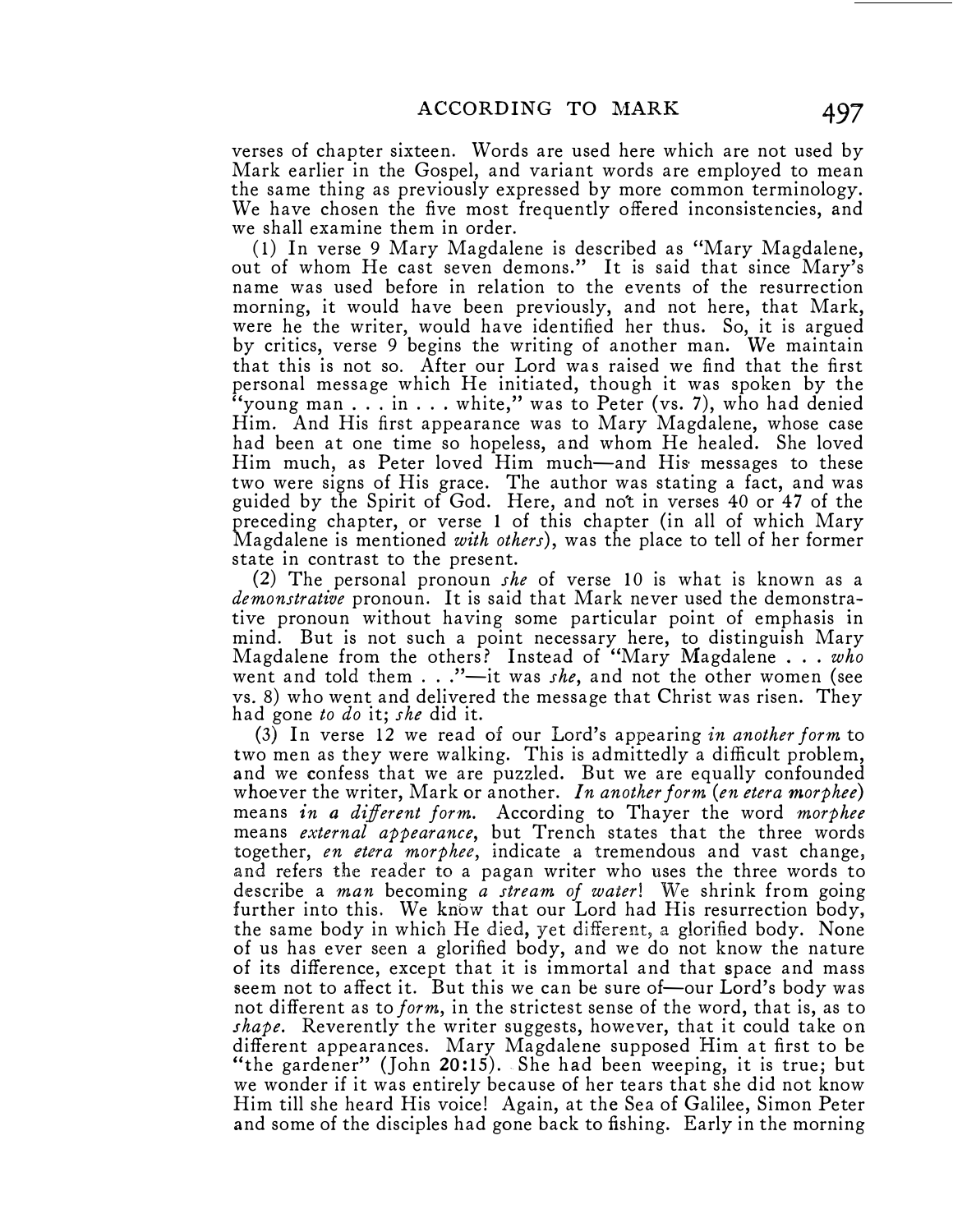our Lord came upon them, and asked them if they had any meat. When they said that they had not, He told them to cast the net on the right side of the ship. It was not until after they made a remarkable catch that John recognized Him (John 21 :7). We wonder if it was due entirely to the morning mist that they did not know Him at first, they who had been with Him daily for three years! Lastly, there is this well-known incident of the two on the Emmaus Road who walked with the Lord and talked with Him, but did not recognize Him until He broke bread before them (Luke 24:30). It is to them that He is said in Mark to have appeared "in another form." It is quite true that it is distinctly written that "their eyes were holden that they should not know Him" (Luke 24:16), and after He broke the bread, that "their eyes were opened, and they knew Him" (vs. 31). We do not wish to misinterpret Scripture-God forbid! But we are trying to comprehend en etera morphee as found in our Bible. We wonder if in two verses we do not have *cause* and *effect*—our Lord appearing to the two disciples "in a different form" being the cause, and "their eyes were holden that they did not know  $Him$ " being the effect! We do not know. But we do not see that the difficulty of the expression contradicts or affirms Mark's authorship, unless it is maintained that the whole passage is spurious and not canonical. We can see absolutely no justification in such a proposition, as we shall endeavor to show later.

(4) The use of the word upbraided in verse 14 is questioned. It is suggested that the passage is not genuine, for this "scolding" is so different from any other word spoken by the risen Lord, Whose "Peace be unto you,'' was a loving and gracious form of greeting (Luke 24:36; cf. John 20:19, 21). Upbraided would better be translated reproved. But note the literal rendering: "and reproved their unbelief." He did not reprove *them* so much, as their lack of faith, their disbelief that He had done what He had said He would do. To the two on the Emmaus Road our Lord said—and note again it was because of unbelief—"O fools, and slow of heart to believe  $\ldots$ " (Luke 24:25). The word for fools (anoeetoi) is not as strong as that used for the Pharisees (aphrones, Luke 11:40); nevertheless it is certainly a word of reproof, and we do not see that the argument of those who deny the authenticity of the passage holds from this upbraiding.

 $(5)$  Regarding the *signs* promised in verses 17 and 18, suppose we simply quote from Dr. Zwemer's book received about two hours ago, to which we have already referred: "And as for 'the signs' that shall follow those who believe, all of which the critics reject as thaumaturgic and fantastic (vs. 17), we are content with the miracles of missions, since the day when Paul shook off the viper at Melita to the experiences of David Livingstone in Africa, the exorcising of demons in China, and the providential deliverances among the head-hunters of Borneo in our own day. The Lord is still working with His apostles and 'confirming the Word with signs following. Amen.'"

As to words used in these twelve verses not found elsewhere in Mark, would it not be true of any twelve verses of any Bible book that there could be found in them words which do not appear elsewhere in the same book? We contend that objections to the authenticity of these paragraphs are not borne out by *internal* evidences.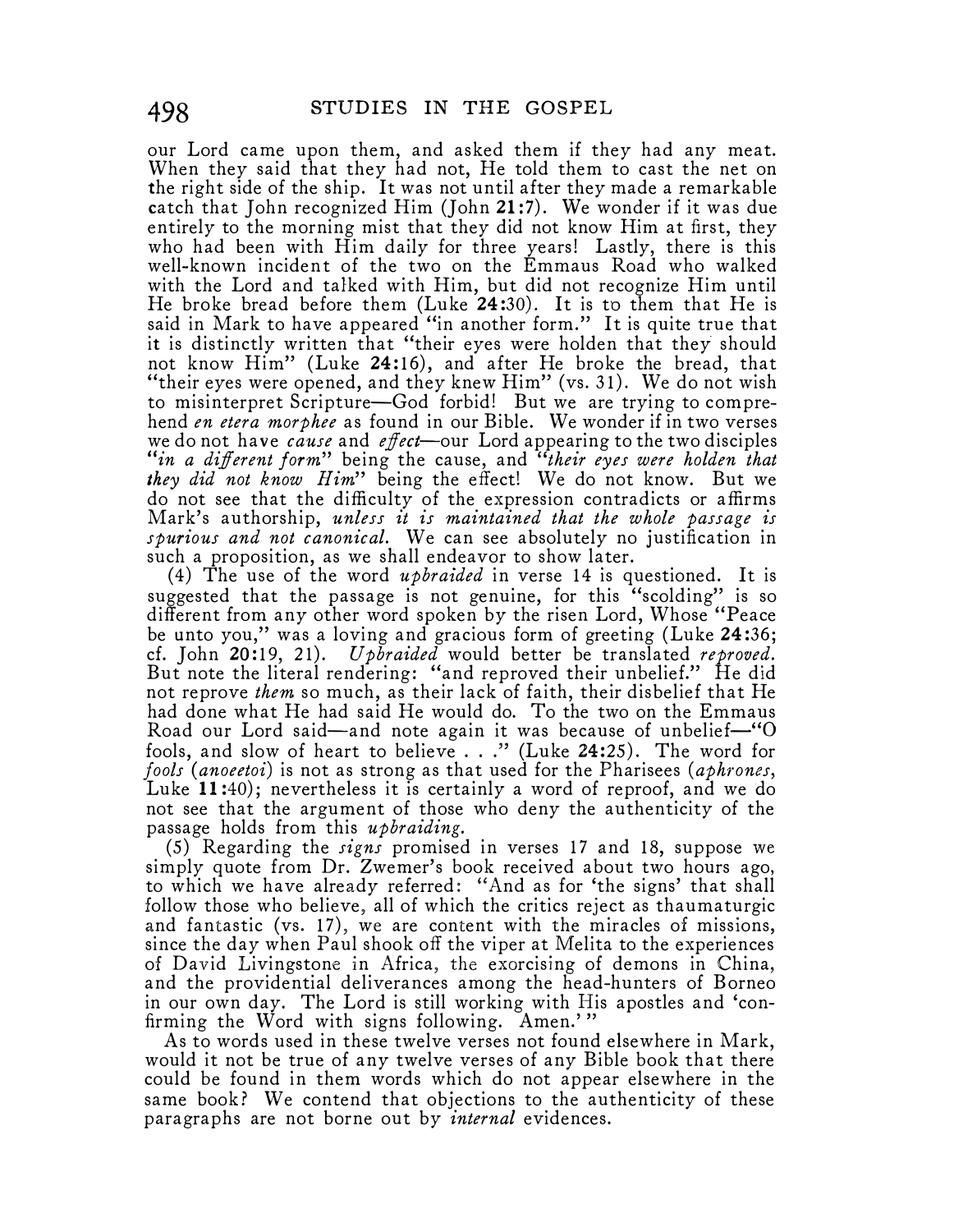We shall rest our case here. If the last twelve verses of Mark's Gospel belong at all in the Word of God, if they are inspired Scripture, then Mark, as well as any other man, and in fact better; could have written them. The question arises—are these paragraphs spurious? Do they belong in the Canon at all? To us it is clear that they do. We cannot conceive that the book which opens, "The beginning of the Gospel of Jesus Christ, the Son of God," should close with the words, "they were afraid." It is not complete if it stands thus. But if it is not complete, where is its end? Surely you will not argue that its conclusion was lost! Would God the Spirit inspire every word of Scripture written and then allow a portion of it to be lost? If the Word of God abides for ever, then it abides as He has it written, and not at the bottom of the sea, or in ashes. Not one jot or tittle of it could be lost, though it might be lost from one or two  $MSS$ .

To us all evidences point to the fact (though we admit a few difficulties) that Mark 16:9-20, as written in our Bibles, is genuine. We believe it to be the inspired Word of God. And we believe Mark was its author.

<sup>3</sup>The order of the risen Christ's appearances between the day of His resurrection and His ascension appears to have been as follows: (1) first to Mary Magdalene (Mark 16:9-11; John 20:11-18); (2) to other women who went to the sepulchre (Matt. 28:9); (3) to Simon Peter (Luke 24:34; cf. 1 Cor. 15:5); (4) to the two Emmaus disciples (Mark 16:12; Luke 24:13 ff.); (5) to the Eleven, excepting Thomas (John 20:19-24); (6) to the Eleven, including Thomas (Mark 16:14-18; John 20:25-29); (7) to the seven disciples by the Sea of Galilee (John 21:1-24); (8) to five hundred brethren at once  $(1 \text{ Cor. } 15:6)$ ;  $(\overline{9})$  to James (1Cor.15:7); (10) to the Apostles at Jerusalem and near Bethany at the Ascension (Mark 16:19; Matt. 28:16-20; Luke 24:33-53; Acts 1 :3-12; 1 Cor. 15 :7).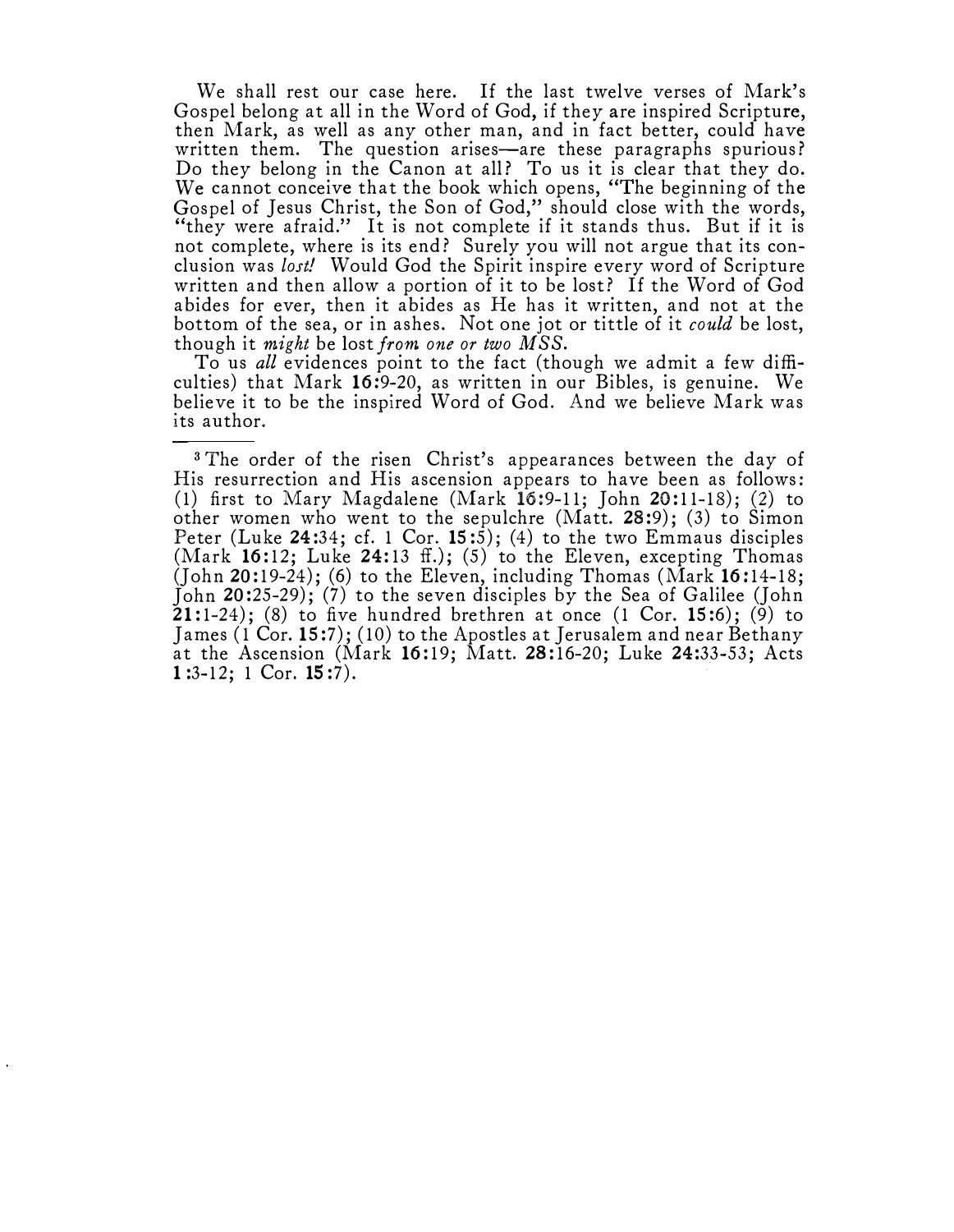The following defense of the last 12 verses of Mark is a bit more technical, but very valuable nonetheless. It is by the brilliant textual critic, Frederick Henry Scrivener, in his work, A Plain Introduction to the Criticism of the New Testament (second edition). If this material is not sufficient, the reader should consult J. W. Burgon's monograph, The Last Twelve verses of the Gospel according to S. Mark vindicated against recent objectors and established.

> (10). MARK xvi.  $9-20$ . In Chapter I. we engaged to defend the authenticity of this long and important passage, and that without the slightest misgiving (p. 7). The Rev. J. W. Burgon's brilliant monograph, "The Last Twelve verses of the Gospel according to S. Mark vindicated against recent objectors and established" (Oxford and London, 1871), has now thrown a stremn of light upon the controversy, nor does the joyous tone of his book misbecome one who is conscious of having triumphantly maintained a cause which js very precious to him. This whole paragraph is set apart by itself in the critical editions of Tischendorf and Tregelles. Besides this, it is placed within double brackets by Westcott and Hort, followed by the wretched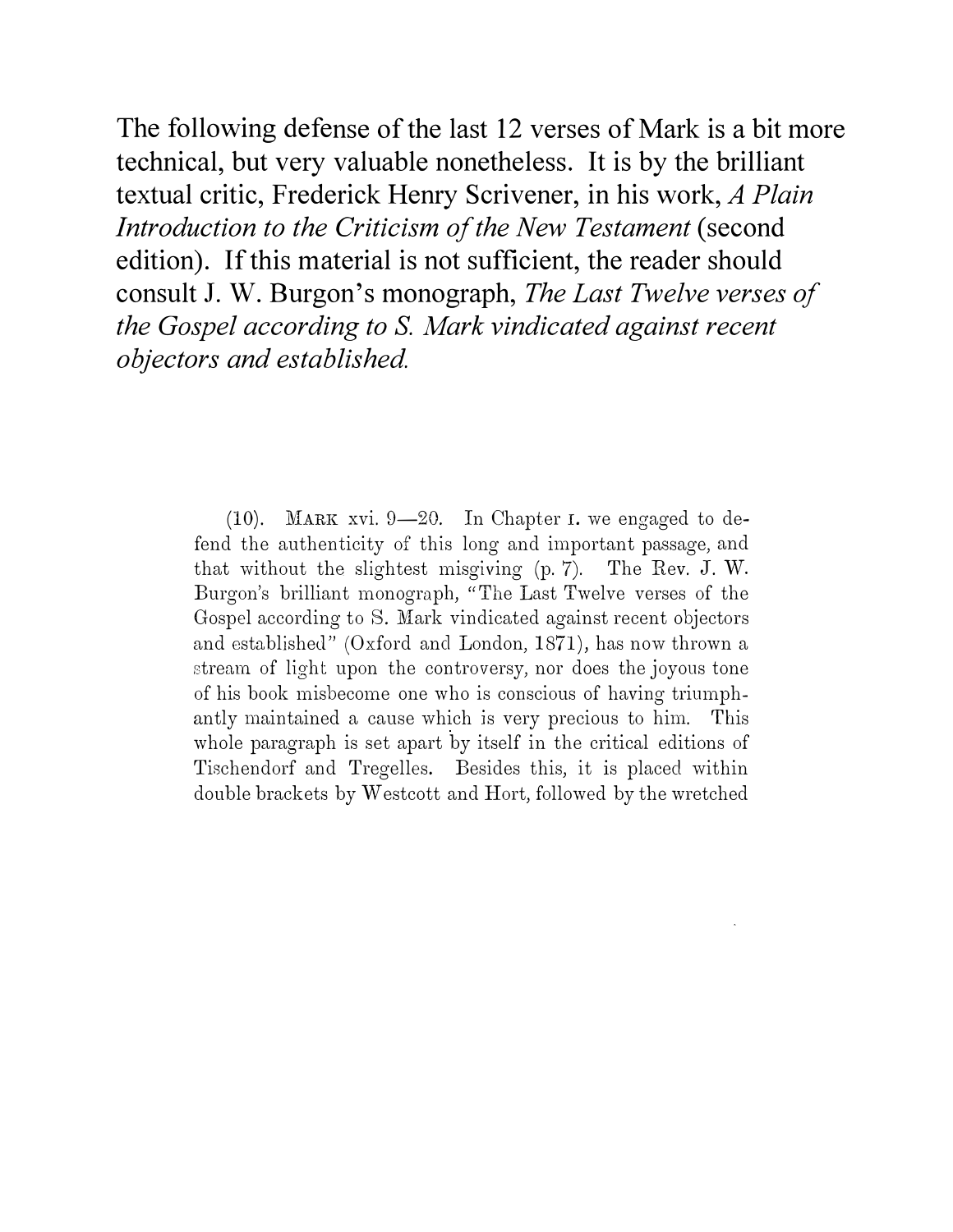supplement derived from Cod. L  $(vid. \infra)$  annexed as an alternative reading  $\alpha\lambda\lambda\omega c$ . Out of all the great manuscripts, the two oldest ( $\angle$ B) stand alone in omitting ver. 9-20. altogether<sup>1</sup>. Cod. B, however, betrays consciousness on the scribe's part that something is left out, inasmuch as after  $\epsilon \phi_0 \beta_0 \hat{\nu}_{\nu} \tau_0$   $\gamma \phi_0$  ver, 8, a whole column is left perfectly blank (the only blank one in the whole *volume*), as well as the rest of the column containing ver. 8, which is usual at the end of every book of Scripture (see p. 98). No such peculiarity attaches to Cod.  $\aleph$ . The testimony of L, that close companion of B, is very suggestive. Immediately after ver. 8 the copyist breaks off; then in the same hand (for all corrections in this manuscript seem *prima manu:* see p. 125), at the top of the next column we read... $\phi$ *epere nov kal ravra+...* $\pi \dot{a} \nu \tau a$   $\delta \dot{\epsilon} \tau a$ παρηγγελμενα τοίς περι τον πετρον συντομωσ έξηγγιλαν+ μετα δέ ταύτα και αύτος ό ισ, άπο άνατολησ και άγρι δυσεωσ έξαπεστιλεν δι άυτων το ϊέρον και άφθαρτον κηρυγμα, τησ αίώνιου σωτη $ριασ+$  ..... $εστην$  δε και ταΰτα φερομενα μετα το εφοβουντο γαρ+...  $A\nu a\sigma\tau a\sigma \delta$ έ πρωϊ κ.τ.λ., ver. 9, ad fin. capit. (Burgon facsimile, facing his p. 113: our *facsimile* No. 21): as if vv. 9 -20 were just as little to be regarded as the trifling apocryphal supplement which precedes them. Besides these, the twelve verses are omitted in none but some old Armenian codices and two of the Æthiopic,  $k$  of the Old Latin, and an Arabic Lectionary [IX] No. 13, examined by Scholz in the Vatican. The Old Latin Codex  $k$  puts in their room a corrupt and careless version of the subscription in L ending with  $\sigma\omega\tau\eta\rho\omega s$  (*k* adding *amen*): the same subscription being appended to the end of the Gospel in the two Æthiopic manuscripts, and (with  $\partial_{\mu} \psi$ ) in the margin of 274 and the Philoxenian. Not unlike is the marginal note in Hunt. 17 or Cod. 1 of the Memphitic, translated by Canon Lightfoot above, p. 332. Of cursive Greek manuscripts 137. 138, which Birch had hastily reported as marking the passage with an asterisk, each contains the marginal annotation given below,

<sup>1</sup> I have not ventured to vouch for Tischendorf's notion, that six leaves of Cod. S., that containing Mark xvi. 2-Luke i. 56 being one of them, were written by the scribe of Cod. B (see pp. 87, 106). On mere identity of handwriting and the peculiar shape of certain letters who shall venture to insist? Yet there are parts of the case, apparently unnoticed by Tischendorf himself (see p. 489, note 1), which I know not how to answer; and if it be so, then at least in these leaves, Codd. & B make but one witness, not two.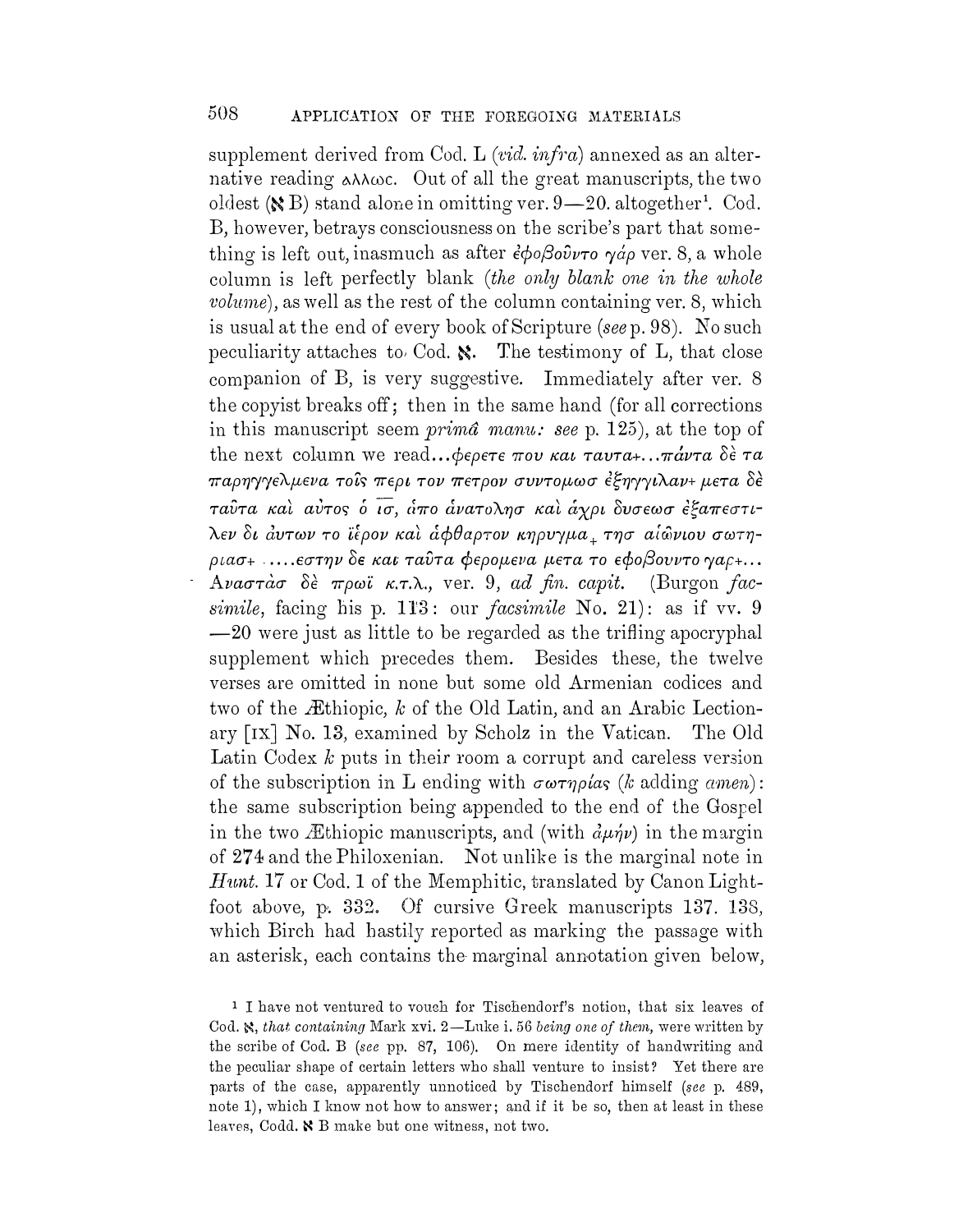509

which claims the passage as genuine, 138 with no asterisk at all, 137 (like 36 and others) with an ordinary mark of reference from the text to the note, where (of course) it is repeated. Other manuscripts contain marginal scholia respecting it, of which the following is the substance. Cod. 199 has  $\tau \epsilon \lambda o s^{*1}$  after  $\epsilon \phi o$ -Bouvro  $\gamma a \rho$  and before 'Avacra's  $\delta \epsilon$ , and in the same hand as  $\tau$ έλος we read, έν τισι των αντιγράφων ού κείται ταύτα, αλλ'  $\epsilon \nu \tau a \hat{\nu} \theta a \kappa a \tau a \pi a \nu \epsilon \iota$ . The kindred Codd. 20, 215, 300 (but after ver. 15, not ver. 8) mark the omission in some  $(\tau \omega)$  copies, adding  $\epsilon \nu$   $\delta \epsilon$  rois  $\dot{a}$   $\dot{\rho}$   $\chi$   $a$   $\dot{\rho}$   $\alpha$   $\dot{\sigma}$   $\tau$   $\dot{\alpha}$   $\mu$   $\alpha$   $\alpha$   $\alpha$   $\alpha$   $\dot{\sigma}$   $\dot{\alpha}$   $\tau$   $\dot{\alpha}$   $\dot{\alpha}$   $\dot{\alpha}$   $\dot{\alpha}$   $\dot{\alpha}$   $\dot{\alpha}$   $\dot{\alpha}$   $\dot{\alpha}$   $\dot{\alpha}$   $\dot{\alpha}$   $\dot{\alpha}$   $\$ had been corrected from Jerusalem copies (see pp. 144 and note, 167). Codd. 15. 22 conclude at  $\partial \phi \partial \partial \partial \nu$  or  $\partial \phi$ , then add in red ink that in some copies the Evangelist ends here,  $\dot{\epsilon} \nu$ πολλοΐς δε και ταύτα φέρεται, affixing vv. 9-20. In Codd. 1. 205 (in its duplicate 206 also), 209 is the same notice,  $\partial \lambda \lambda o \kappa s$  standing for  $\pi \circ \lambda \lambda \circ \hat{\imath}$  in 206, with the additional assertion that Eusebius "canonised" no further than ver. 8, a statement which is confirmed by the absence of the pseudo-Ammonian and Eusebian numerals beyond that verse in NALSU and at least eleven cursives, with am. fuld. ing. of the Vulgate. It would be no marvel if Eusebius, the author of this harmonising system (see p. 55, 56), had consistently acted upon his own rash opinion respecting the paragraph, which we shall have to notice presently, and such action on his part would have added nothing to the strength of the adverse case. But it does not seem that he really did so. These numerals appear in most manuscripts, and in all parts of them, with a good deal of variation which we can easily account for. In the present instance they are annexed to ver. 9 and the rest of the passage in Codd. CEKVII, and (with some changes) in  $\text{GHM}\Gamma\Delta\Lambda$  and many others: in h<sup>scr.</sup> the concluding sections are there  $(\sigma \lambda)$  ver. 11,  $\sigma \lambda \epsilon$  ver. 12,  $\sigma \lambda s$  ver. 14) without the canons. In their respective margins the annotated codices 12 (of Scholz), 24. 36. 37. 40. 41. 108. 129. 137. 138. 143. 181. 186. 195. 210. 221. 222. 237. 238. 255. 259. 299. 329. 374 (twenty-four in all).

<sup>&</sup>lt;sup>1</sup> Of course no notice is to be taken of  $\tau \in \lambda$ os after  $\epsilon \phi \circ \beta \circ \hat{\nu} \tau$ o  $\gamma \phi \rho$ , as the end of the ecclesiastical lesson is all that is estimated (see p. 70 and note 1). The grievous misstatements of preceding critics from Wetstein and Scholz down to Tischendorf, have been corrected throughout by means of Mr Burgon's laborious researches (pp.  $114-123$ ).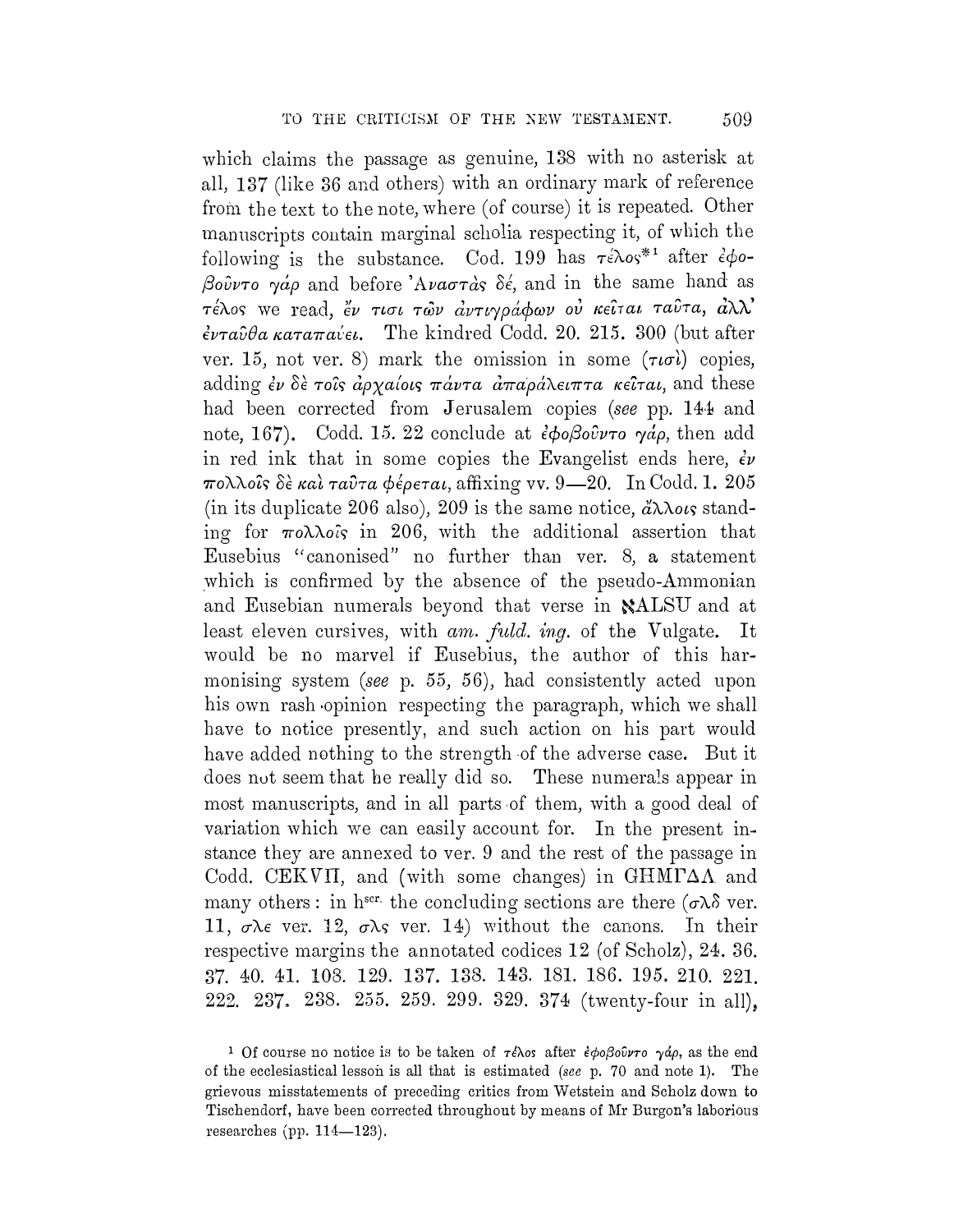present in substance<sup>1</sup> the same weighty testimony in favour of the passage:  $\pi a \rho \dot{a}$   $\pi \lambda \epsilon \dot{\sigma} \tau \dot{\sigma} \dot{\sigma}$   $\dot{\alpha} \nu \tau \dot{\sigma} \dot{\sigma}$   $\dot{\sigma} \dot{\sigma}$   $\dot{\sigma} \dot{\sigma}$   $\dot{\sigma} \dot{\sigma}$   $\dot{\sigma}$   $\dot{\sigma}$   $\dot{\sigma}$   $\dot{\sigma}$   $\dot{\sigma}$   $\dot{\sigma}$   $\dot{\sigma}$   $\dot{\sigma}$ also Cod. 119, adding only  $\tau a\hat{v}\tau a$ ,  $\hat{a}\lambda\lambda$ '  $\hat{\epsilon}\nu\tau a\hat{v}\theta a$   $\kappa a\tau a\pi a\hat{v}\epsilon\iota$   $\hat{\epsilon}\nu$ τώ παρόντι εύαγγελίω, ώς νόθα νομίσαντες αύτά είναι άλλά ημείς έξ ακριβών αντιγράφων εν πλείστοις ευρόντες αύτα και κατα τό Παλαιστιναίον εύαγγέλιον Μάρκου, ώς έχει ή άλήθεια, συντεθείκαμεν και την έν αύτω έπιφερομένην δεσποτικήν ανάστασιν. Now this is none other than an extract from Victor of Antioch's [v] commentary on St Mark, which they all annex in full to the sacred text, and which is expressly assigned to that Father in Codd. 12. 37. 41. Yet these very twenty-four manuscripts have been cited by critical editors as adverse to the authenticity of a paragraph which their scribes never dreamt of calling into question, but simply copied Victor's decided judgment in its favour. His appeal to the famous Palestine codices which had belonged to Origen and Pamphilus (see pp. 51 and note, 454) is found in twenty-one of them: possibly these documents are akin to the Jerusalem copies mentioned in Codd. Evan. Λ. 20. 164. 262. 300, &c (see p. 509).

 $All$  other codices, e.g. ACD (which is defective from ver. 15, primá manu) EF<sup>w</sup>GH (begins ver. 14) KMSUVXTAII. 33. 69, the Peshito, Jerusalem and Curetonian Syriac (which last, by a singular happiness, contains  $vv. 17-20$ , though no other part of St Mark), the Philoxenian text, the Sahidic (only ver. 20 is preserved), the Memphitic and Æthiopic (with the exceptions before named, p. 508), the Gothic (to ver. 12), Vulgate, all extant Old Latins except  $k$  (though a prima manu and b are defective), the Georgian (see p. 364), the printed Armenian, its later manuscripts, and all the lesser versions (Arabic, &c.) agree in maintaining the paragraph. It is cited, possibly by Papias, unquestionably by Irenæus (both in Greek and Latin) and by Justin Martyr as early as the second century; by Hippolytus (see Tregelles, Account of Printed Text, p. 252), and, apparently by Celsus in the third; by Aphraates (in a Syriac Homily dated A.D. 337), Cyril of Jerusalem, Epiphanius, Ambrose, Augustine, Chrysostom, &c. in the fourth. Add to this, what has been so forcibly stated by Mr Burgon (ubi supra, p. 205), that in the

<sup>&</sup>lt;sup>1</sup> The minute variations between these several codices are given by Burgon (Appendix E, pp. 288-90).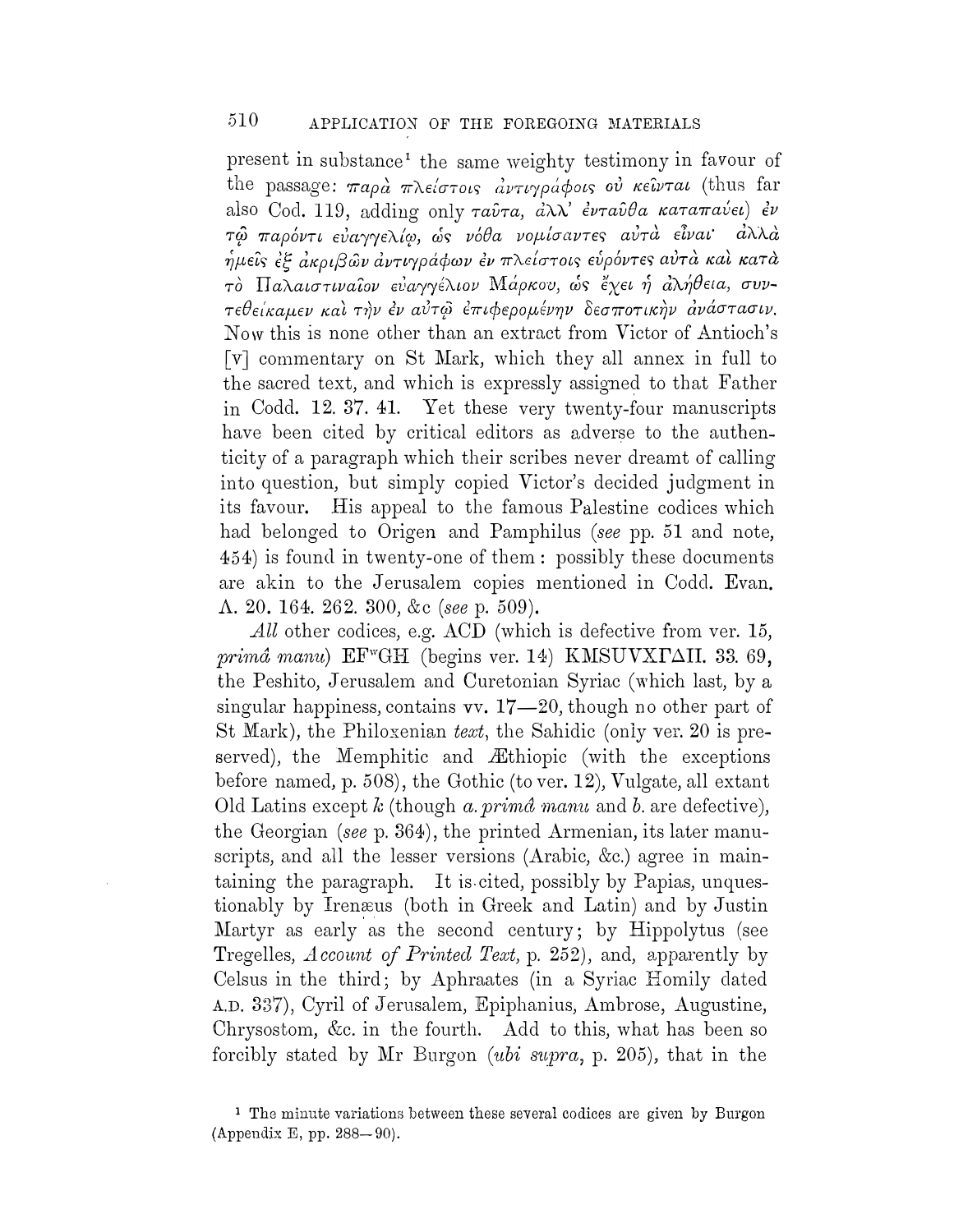Calendar of Church lessons, which existed certainly in the fourth century, very probably much earlier, the disputed verses were honoured by being read as a special matins service for Ascension Day (see p. 75), and as the Gospel for S. Mary Magdalene's Day, July 22 (p. 82) ; as well as by forming the third of the eleven  $\varepsilon \dot{\varepsilon} \alpha \gamma \gamma \dot{\varepsilon} \lambda \varepsilon \alpha \dot{\alpha} \alpha \sigma \tau \dot{\alpha} \sigma \nu \alpha \dot{\varepsilon} \omega \theta \nu \dot{\alpha}$ , the preceding part of the chapter forming the second (p. 79 ), so little were they suspected as of even doubtful authenticity.

The earliest objector to ver. 9-20 we know of was Eusebius (Quast. ad Marin.), who tells that they were not  $\dot{\epsilon}v$   $\ddot{a}\pi a\sigma t$  $\tau$ οις αντιγράφοις, but after εφοβούντο γάρ that τα εξής are found  $\sigma$ *Taviως*  $\ddot{\epsilon}$ *ν τισιν*, but not in *τα αποιβή*: language which Jerome (seep. 457) twice echoes and almost exaggerates by saying "in raris fertur Evangeliis, omnibus Græciæ libris pæne hoc capitulum fine non habentibus." A second cause with Eusebius for rejecting them is  $\mu d\lambda \iota \sigma \tau a$   $\epsilon \iota \tau \epsilon \rho$   $\iota \iota \chi o \iota \iota \iota \nu a \nu \tau \iota \lambda o \gamma \iota \iota a \nu \tau \iota \hat{\jmath}$   $\tau \hat{\omega} \nu \lambda o \iota \pi \hat{\omega} \nu$  $\epsilon \dot{\nu} a \gamma \gamma \epsilon \lambda \iota \sigma \tau \hat{\omega} \nu$   $\mu a \rho \tau \nu \rho \iota \varphi^1$ . The passage of Eusebius has been minutely examined by Mr Burgon, who proves to demonstration that all the subsequent evidence which has been alleged against the passage, whether of Severus, or Hesychius, or any other writer down to Euthymius Zigabenus in the twelfth century, is a mere echo of the doubts and difficulties of Eusebius, if indeed he is not retailing to us at secondhand one of the fanciful Biblical speculations of Origen (see p. 458).

With regard to the argument against these twelve verses arising from their alleged difference in style from the rest of the Gospel, I must say that the same process might be applied-and has been applied-to prove that St Paul was not the writer of the Pastoral Epistles (to say nothing of that to the Hebrews), St John of the Apocalypse, Isaiah and Zechariah of portions of those prophecies that bear their names. Every one used to literary composition may detect, if he will, such minute

<sup>1</sup> To get rid of one apparent  $\partial \nu \tau \phi \omega \nu \omega$ , that arising from the expression πρωϊ τη μια του σαββάτου (sic), ver. 9, compared with όψε σαββάτων Matth. xxviii. 1, Eusebius proposes the plan of setting a stop between 'Avaora's  $\delta \epsilon$  and  $\pi \rho \omega l$ , so little was he satisfied with rudely expunging the whole clause. Hence Cod. E. puts a red cross after  $\delta\epsilon$ : Codd. 20. 22. 34. 72. 193. 196. 199. 271. 345. 405. 411. Milan, M. 48 sup. have a colon: Codd. 332. 339. 340. 439, a comma (Burgon, Guardian, Aug. 20, 1873).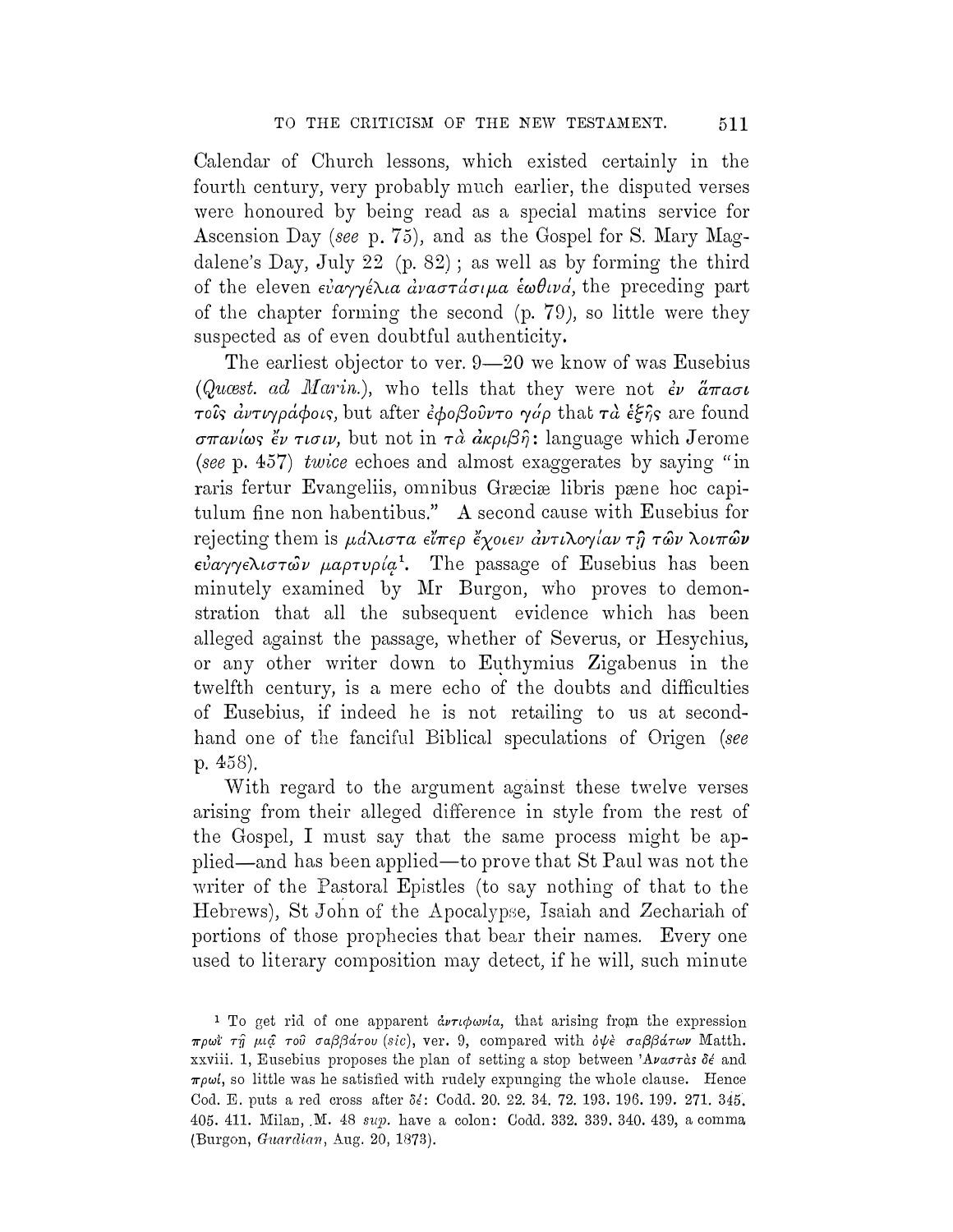variations as have been dwelt upon<sup>1</sup>, either in his own writings, or in those of the authors he is most familiar with.

Persons who, like Eusehins, devoted themselves to the pious task of constructing harmonies of the Gospels, would soon perceive the difficulty of adjusting the events recorded in ver. 9 -20 to the narratives of the other Evangelists. Alford regards this inconsistency (more .apparent than real, we believe) as "a valuable testimony to the antiquity of the fragment"  $(N. T. ad loc.):$  we would go further, and claim for the harder reading the benefit of any critical doubt as to its genuineness (Canon I. p. 436). The difficulty was both felt and avowed by Eusebins, and was recited after him by Severns of Antioch or whoever wrote the scholion attributed to him. Whatever  $Je$ rome and the rest may have done, these assigned the  $\partial \nu \tau \nu \partial \phi / \partial a$ , the  $\partial \overline{\partial} u$  they thought they perceived, as a reason (not the first, nor perhaps the chief, but as  $a$  reason) for supposing that the Gospel ended with  $\epsilon \phi_0 \beta_0 \hat{\theta} \nu \tau_0$   $\gamma \dot{\alpha} \rho$ . Yet in the balance of probabilities, can anything be more unlikely than that St Mark broke off so abruptly as this hypothesis would imply, while no ancient writer has noticed or seemed conscious of any such abruptness<sup>2</sup>? This fact has driven those who reject the concluding verses to the strangest fancies;—that, like Thucydides, the Evangelist was cut off before his work was completed, or even that the last leaf of the original Gospel was torn away.

<sup>1</sup> The following peculiarities have been noticed in these verses:  $\partial \kappa \partial \nu$  used absolutely, ver. 10, 11, 13;  $\pi$ ορεύομαι ver. 10, 12, 15; τοίs μετ' αύτου γενομένοιs ver. 10; θεάομαι ver. 11, 14; άπιστέω ver. 11, 16; μετά ταῦτα ver. 12: έτερος ver. 12; παρακολουθέω ver. 17; εν τῷ δνόματι ver. 17; κύριοs for the Saviour, ver. 19, 20;  $\pi\omega\tau\alpha\chi$ ού, συνεργούντος, βεβαιόω, έπακολουθέω ver. 20, all of them as not found elsewhere in St Mark. A very able and persuasive plea for the genuineness of the paragraph, as coming from that Evangelist's pen, appeared in the Baptist Quarterly, Philadelphia, July 1869, bearing the signature of Professor J. A. Broadus, of South Carolina. Unfortunately, from the nature of the case, it does not admit of abridgement. Mr Burgon's ninth chapter (pp. 136-190) enters into full details, and amply justifies his conclusion that the supposed adverse argument from phraseology "breaks down hopelessly under severe analysis."

<sup>2</sup>"Can any one, who knows the character of the Lord and of His ministry, conceive for an instant that we should be left with nothing but a message baulked through the alarm of women" (Kelly, Lectures Introductory to the Gospels, p. 258).